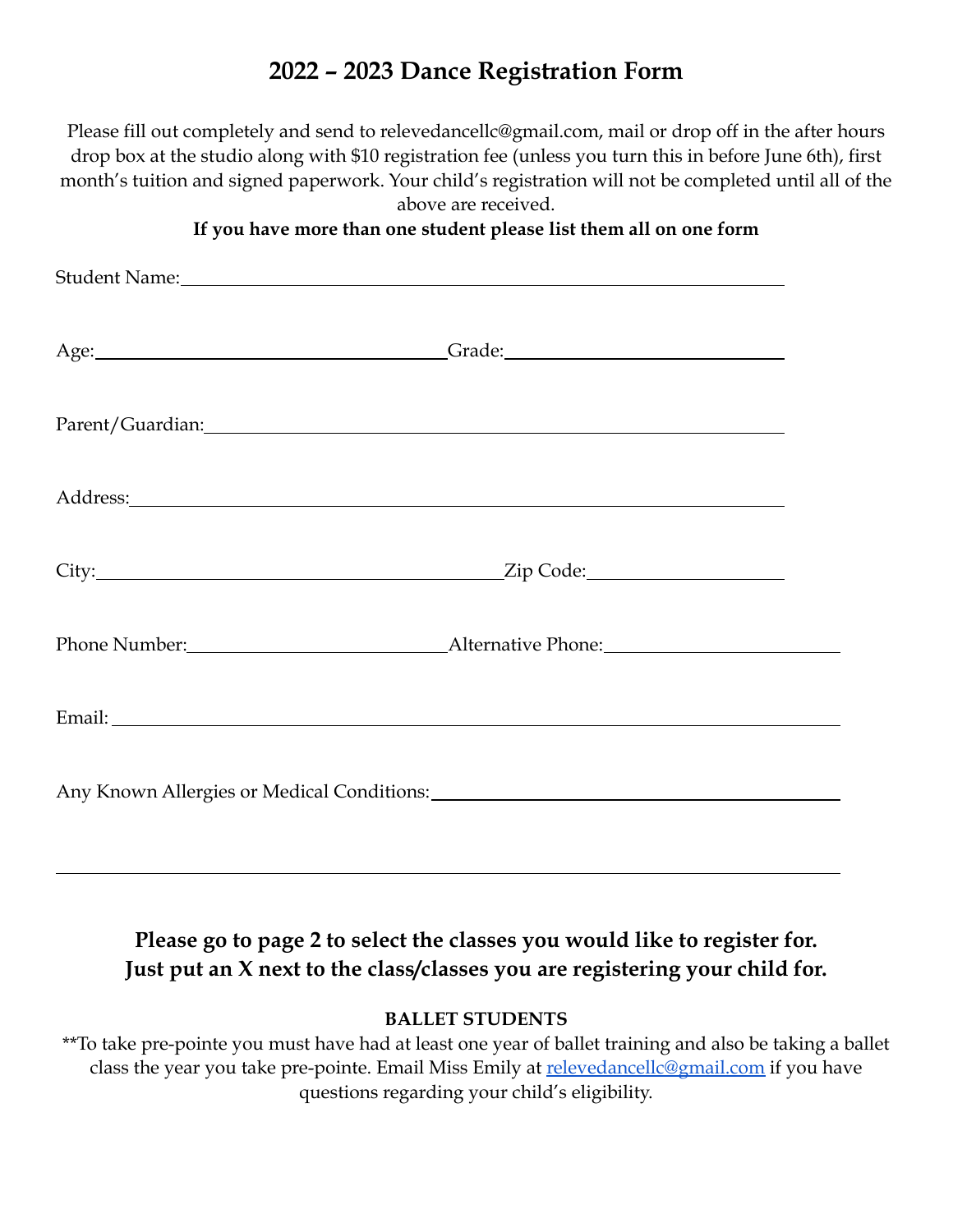## **Classes Interested in Taking**

#### **(please place a check next to desired class)**

\*\*Classes are subject to change to accommodate enrollment.

### **MONDAY**

- $\Box$  Pre-Ballet 3-year-olds \*\*must be potty trained\*\* (Monday 4:30 5:15)
- $\Box$  Tap/Jazz Combo 1st & 2nd grade (Monday 5:15 6:00)
- $\Box$  Hip Hop 3rd & 4th grade (Monday 6:00 6:45)
- $\Box$  Tap/Jazz Combo 3rd & 4th grade (Monday 6:45 7:30)
- $\square$  Lyrical 3rd & 4th grade (Monday 7:30 8:15)
- Adult Class -Tappercise and Jazzercise (Monday 8:15 9:00)

## **TUESDAY**

- $\Box$  Pre-K Tap/Ballet 4-year-olds (Tuesday 4:30 5:15)
- $\Box$  Tap/Jazz Combo 5th 8th grade (Tuesday 5:15 6:00)
- $\square$  Lyrical 5th & 6th grade (Tuesday 6:00 6:45)
- $\Box$  Hip Hop 5th 8th grade (Tuesday 6:45 7:00)
- $\Box$  Lyrical 7th & 8th grade (Tuesday 7:30 8:15)

### **WEDNESDAY**

- $\Box$  Kindergarten Tap/Ballet Combo 5 & 6 year old (Wednesday 4:30 5:15)
- $\Box$  Hip Hop 9th 12th grade (Wednesday 5:15 6:00)
- $\square$  Lyrical 9th 12th grade (Wednesday 6:00 6:45)
- $\Box$  Tap/Jazz Combo 9th 12th grade (Wednesday 6:45 7:45)
- Senior Showcase Seniors Only (Wednesday 7:45 8:30)

### **THURSDAY**

- $\Box$  Ballet 1st & 2nd grade (Thursday 4:30 5:15)
- $\Box$  Ballet 3rd & 4th grade (Thursday 5:15 6:00)
- $\Box$  Ballet 5th 7th grade (Thursday 6:00 6:45)
- $\Box$  Adult Class Dancercise Workout (Thursday 6:00 6:45 in Studio B)
- $\Box$  Pre Pointe 6th grade and older \*\*Required to also take a ballet class\*\* (Thursday 6:45 - 7:15)
- $\Box$  Advanced Ballet 8th 12th grade (Thursday 7:15 8:00)
- $\Box$  Pointe By placement only (Thursday 8:00 8:45)

## **Please see page 3 for pricing.**